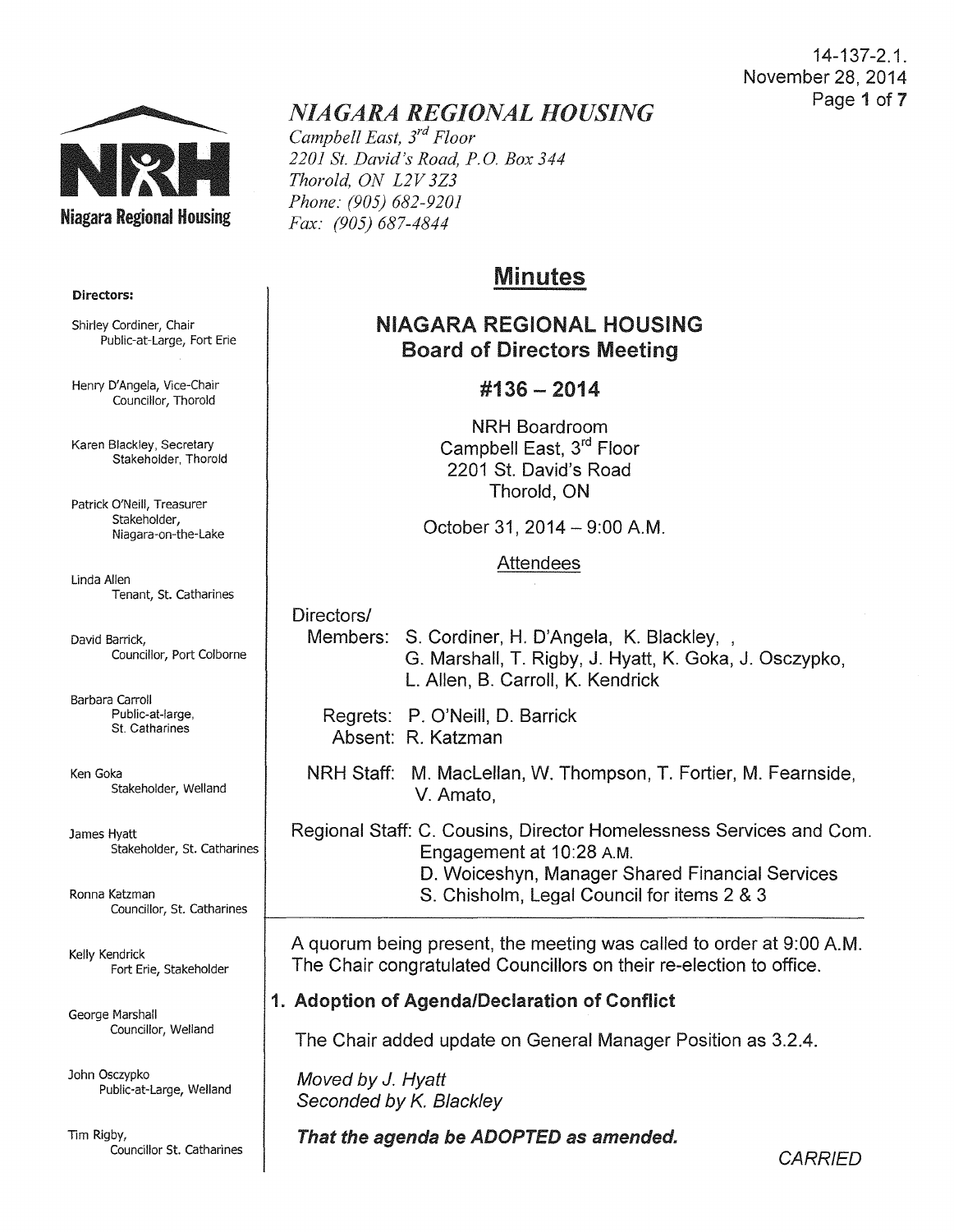G. Marshall, declared a conflict of interest as he is on the Board of Directors for Cordage Green.

## 2. Presentation - Cordage Green - Item 14-136-3.

Dick Halverson, JustShelter Realty Services, Inc., narrated a slide show about the planned 48 to 54 unit townhouse development on 5.6 acres of land donated by the City of Weiland. Construction cost would be approximately \$165,000 with a market value of \$200,000.

Residents of the energy efficient units would sign an equity lease (life lease), qualified purchasers would obtain a 1<sup>st</sup> mortgage within their ability to pay and a  $2<sup>nd</sup>$  mortgage if required, where principal and accumulated interest are repaid on resale of the unit. The  $2<sup>nd</sup>$  mortgages would be drawn from, and repaid to, a special fund.

Cordage Green is asking NRH to contribute to the overall project, by doing so, Cordage expects development charges (DC) valued at \$540,000 would be waived. Should NRH fund individual units the development charges would only be waved for the specific units funded.

It was noted that this project is not likely to reduce NRH's waiting list, as the income of most applicants would not qualify them for 1<sup>st</sup> mortgages.

Other items discussed:

- 2<sup>nd</sup> mortgage is attached to the lease and could be registered on title
- Some of the units will have accessory (basement) apartments, which would assist the lease signer with mortgage payments.
- If the person passes away the home goes to the estate
- Under the NRH Homeownership program, the loan is only forgivable if the homeowner remains in the home for 20 years; otherwise it must be repaid with interest.

S. Chisholm advised: if Cordage Green secures a funding agreement with NRH for affordable housing, it is likely that s12 of the DC By-law would apply to exempt them from the payment of development charges.

S.12 of the DC By-law doesn't fit this project perfectly because the reference to affordable housing seems to contemplate a rental arrangement, not the "life lease" arrangement contemplated by Cordage Green, but the section may be broad enough to arguably apply to the intention of this development.

Moved by *H.* D'Ange/a Seconded by *T.* Rigby

That the NRH Board of Directors RECEIVE this presentation and REFER to staff for future report on the Cordage Green concept and potential partnership with NRH and present to the Board once Council has appointed its representatives for the next term.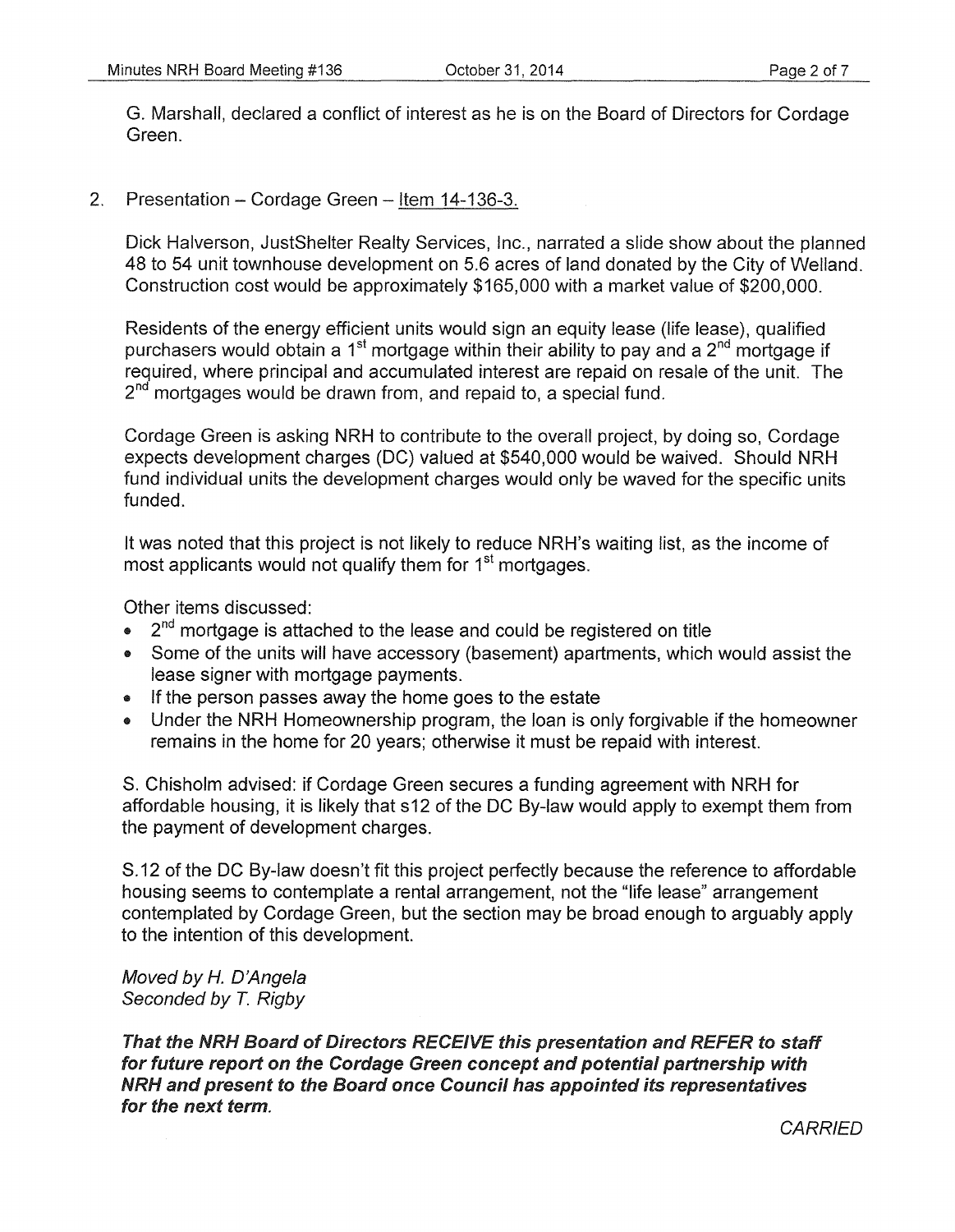## 3. Approval of Minutes

3.1. Minutes of the September 26, 2014 Meeting

Moved by *T.* Rigby Seconded by *K.* Goka

## That the minutes of the September 26, 2014 meeting be ADOPTED.

**CARRIED** 

#### 3.2. Business Arising

#### 3.2.1. Parking at 235 Fitch St. - Update

Homeowners on Taramack St. would like restricted parking in their area. NRH has requested a variance for Fitch Street from the City of Weiland. By reducing green space, 7 additional parking spaces could be added and by re-lining current parking spaces, 2 additional parking spaces would be achieved, for a total of 9 additional spaces on the property. Currently there are 6 households at Fitch St. on the waiting list for a parking space.

Directors questioned making current parking spaces smaller, would people still have sufficient room to enter and exit their vehicles without touching the car in the next space?

Staff also spoke with the mall across the street about renting spaces; discussion is ongoing.

Closed Session 9:59A.M.

With the exception of M.Maclellan, M. Fearnside, S. Chisholm and V. Amato staff left the room.

3.2.a. Moved by *K.* Blackley Seconded by *T.* Rigby

That the NRH Board of Directors MOVE INTO closed session to consider information of a confidential nature regarding litigation or potential litigation, including matters before administrative tribunals, affecting the municipality or local board concerning an update on Broadoak, security of the property of the municipality or local board re Insurance Renewal and personal matters about an identifiable individual including municipal or local board employees, General Manager Position.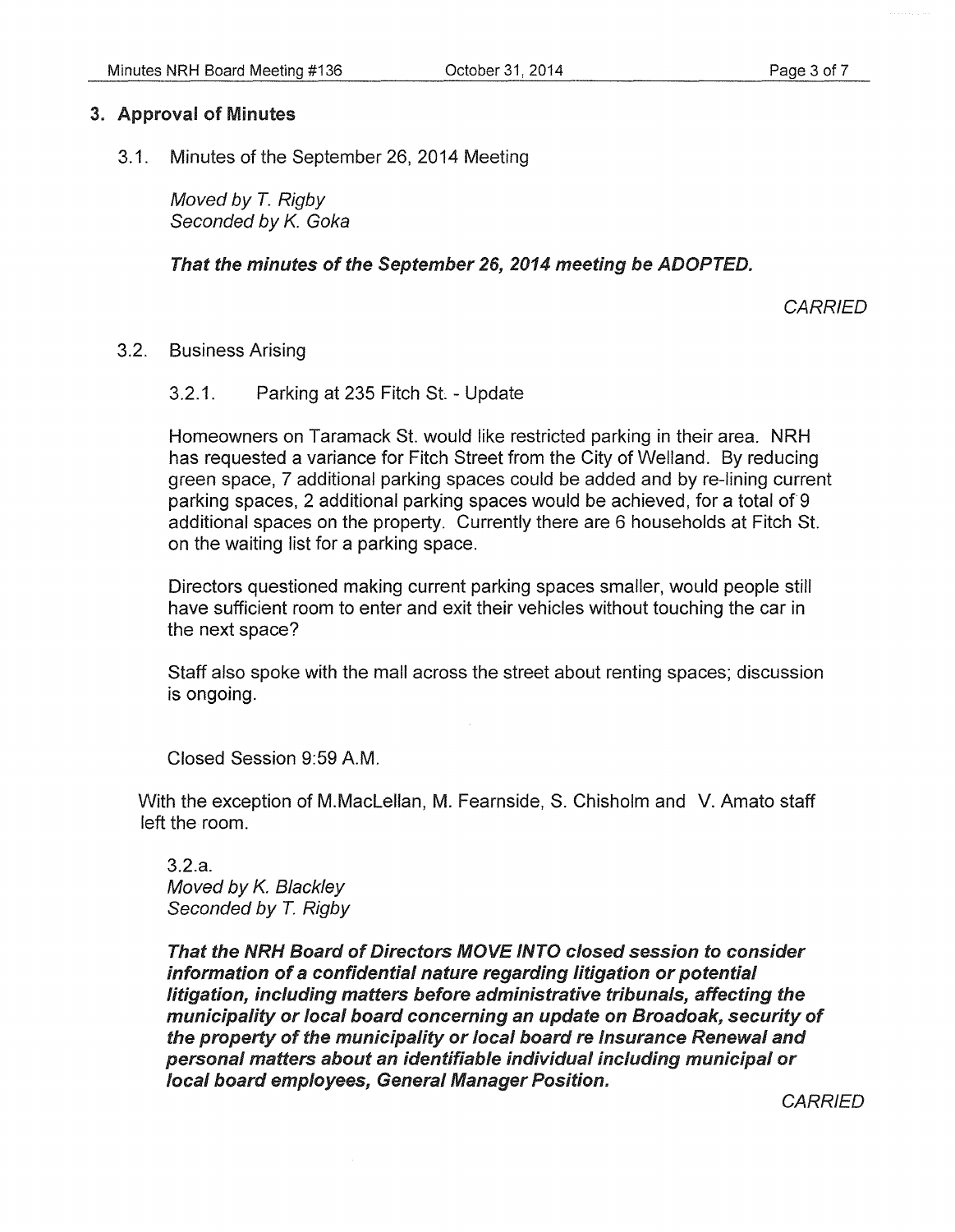# 3.2.2. Broadoak Update

10:05 AM. S. Chisholm, M. Fearnside left the meeting.

3.2.3. Insurance Renewal, November 1, 2014 to November 1, 2015 3.2.4. Update on General Manager Position

3.2.b. 10:20 A.M. Moved by *T.* Rigby Seconded by J. Hyatt

### That the NRH Board of Directors RISE with report.

*CARRIED* 

 $3.2.c.$ Moved by *T.* Rigby Seconded by K. Kendrick

That the Niagara Regional Housing Board of Directors APPROVE the recommendation in report IC 14-136-2.2.3., Insurance Renewal November *1, 2014* to November *1, 2015* 

**CARRIED** 

Staff retuned to the meeting.

#### 4. Staff Reports

4.1.  $3<sup>rd</sup>$  Quarter Report to Council, July 1 to September 30, 2014 - Report 14-136-4.1.

Moved by T. Rigby Seconded by B. Carroll

- 1. That Niagara Regional Housing Board of Directors APPROVES the 3<sup>rd</sup> Quarter Report to Council July *1* to September *30, 2014;* and,
- 2. That the report be FORWARDED to the Public Health and Social Services Committee and subsequently to Regional and Municipal Councils for information.

**CARRIED** 

4.2. 3<sup>rd</sup> Quarter Report to Board of Directors, July1 to September 30, 2014 -Report 14-136-4.2.

Moved by *T.* Rigby Seconded by B. Carroll

That Niagara Regional Housing Board of Directors APPROVES the 2014 3<sup>rd</sup> Quarter Report -July *1* to September *30, 2014.*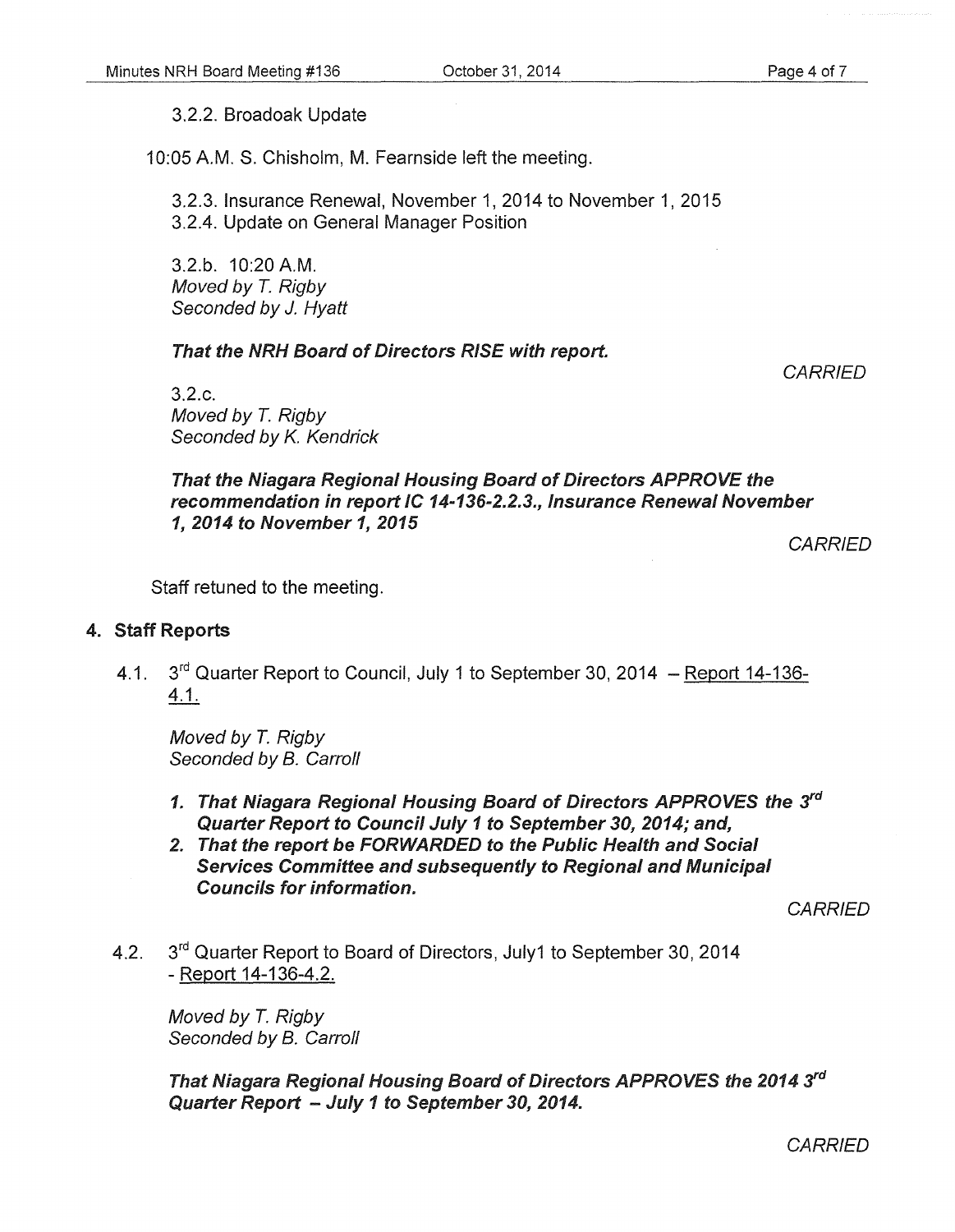Staff advised that printed materials have been forwarded to Clerks office for inclusion in Council Orientation packages; however, NRH will not have the opportunity to make a presentation to the new Council.

Staff was directed to invite Councillors to a NRH Orientation between now and December *1st.* 

Action by: W. Thompson

10:28 A.M. C. Cousins joined the meeting.

4.3. Housing Services Act- Internal Transfer Local Rule- Report 14-136-4.3.

Moved by K. Blackley Seconded by B. Carroll

## That the Niagara Regional Housing Board of Directors APPROVE the Internal Transfer local rule as presented in report 14-136-4.3.

**CARRIED** 

It was clarified that this policy is for all Housing Providers for which NRH oversees legislative compliance and that NRH Housing Operations Division develops policy for owned units based on the local rules.

4.4. 2014 National Housing Day Event- Report- 14-136-4.4.

Moved by T. Rigby Seconded by *L.* Allen

That Niagara Regional Housing Board of Directors RECEIVES report 14- 136-4.4., 2014 National Housing Day Event, for information.

**CARRIED** 

4.5. ONPHA's Waiting Lists Surveys 2014- Report 14-136-4.5.

Moved by G. Marshall Seconded by T. Rigby

That Niagara Regional Housing Board of Directors RECEIVES report 14- 136-4.5., ONPHA's Waiting Lists Surveys 2014, for information.

**CARRIED** 

It was noted that waitlist times in Niagara are higher than the provincial average.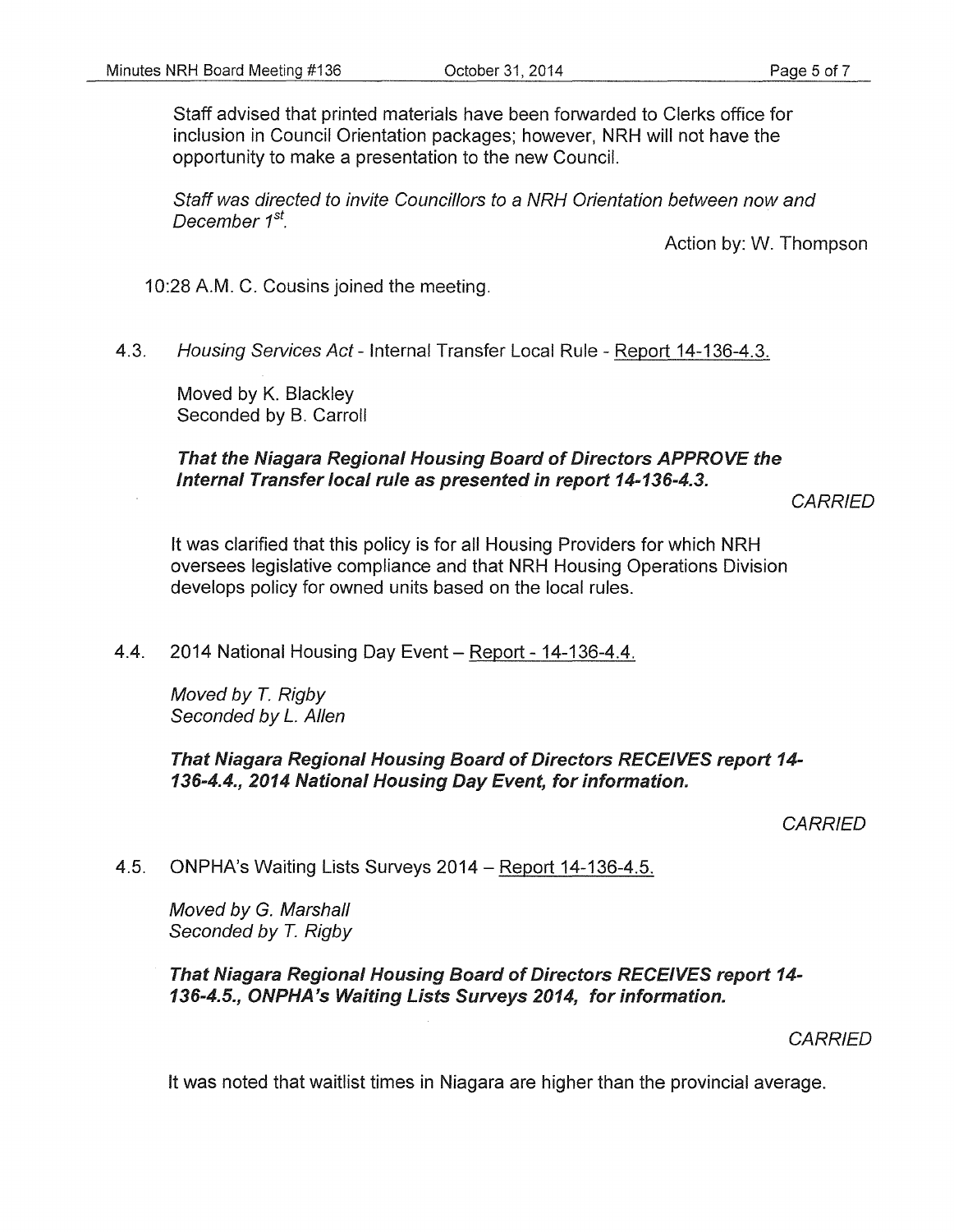# 4.6. NRH - 5 Year Banking Agreement - Report 14-136-4.6.

The report was distributed and reviewed by staff; NRH should realize savings of \$1,300 per year.

Moved by K. Blackley Seconded by K. Kendrick

That Niagara Regional Housing Board of Directors APPROVES the renewal of Royal Bank's (RBC) Deposit Interest and Compensation Terms for 5 years.

**CARRIED** 

### 5. New Business

There was no new business

#### 6. General Manager's Report

6.1 Financial Statements as at September 30, 2014

Moved by J. Hyatt Seconded by B. Carroll

That the Niagara Regional Housing Board of Directors RECEIVES the Financial Statements as at September 30, 2014.

**CARRIED** 

Staff advised that there is a potential surplus of \$330,000.

6.1.a. Moved by K. Kendrick Seconded by *L.* Allen

That the Niagara Regional Housing Board of Directors APPROVES any yearend surplus be transferred to the reserve for owned units.

**CARRIED** 

6.2. Update re: Shared Services Agreement

The General Manager advised that the Chair wrote a letter to the Regional Chair in reply to the report that went to Council. There has since been a meeting with the Commissioner of Corporate Services and directors to clarify issues and concerns regarding the relationship with Housing Providers. NRH will still be the "face" to providers; Corporate Services is providing financial services. Additionally, NRH is continuing discussions regarding potential partnering with the region on larger capital projects such as roofing and parking lot repaving.